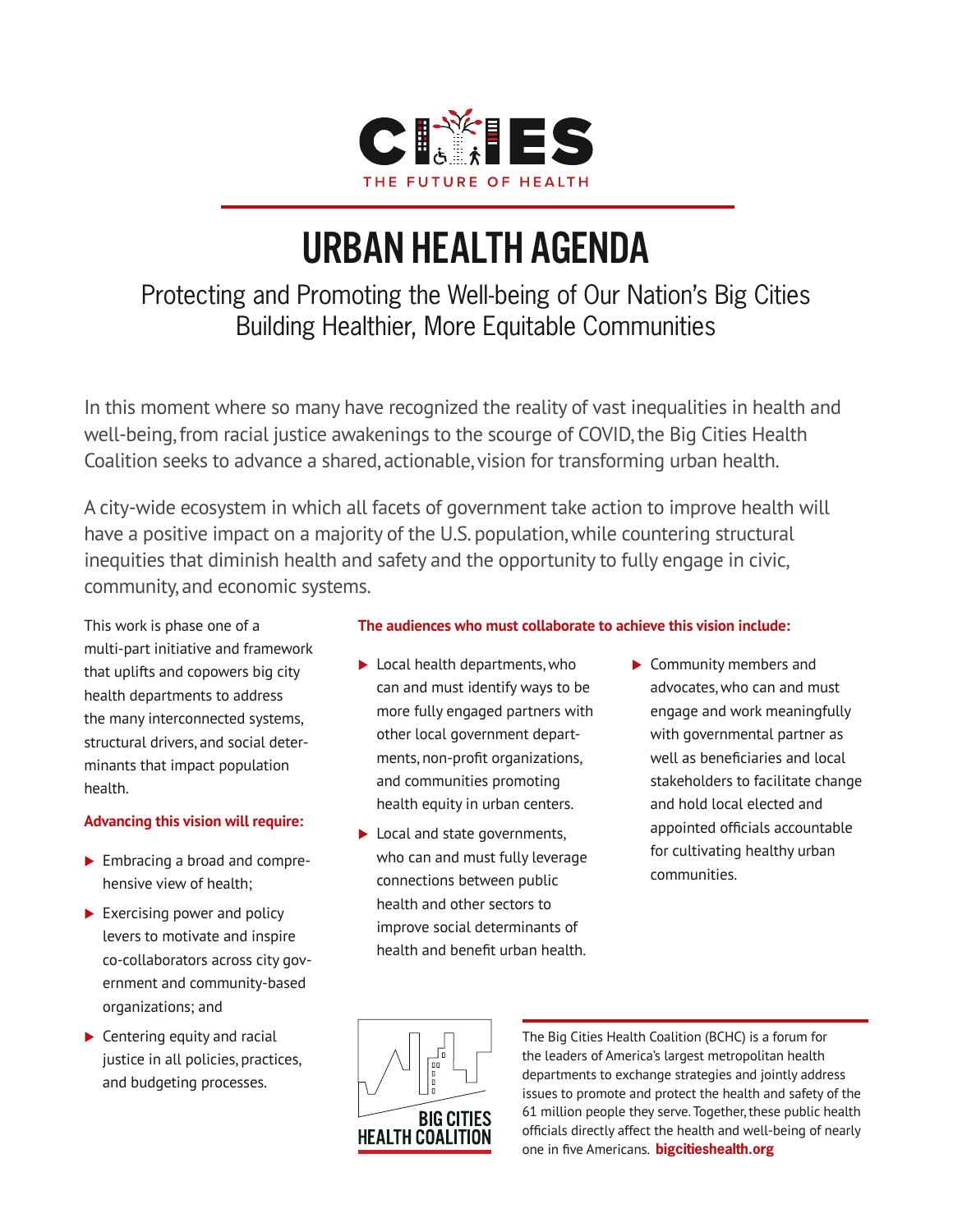## **Big Cities: Where Big Challenges, Opportunities, and Innovations Converge**

Most people in the U.S. [\(over 80%](https://css.umich.edu/factsheets/us-cities-factsheet)) live and create community in cities. In the nation's 35 largest urban areas alone, this amounts to nearly 62 million people, about one in five Americans.

Large cities and urban areas are unique in that they are where density and diversity meet; big cities bring together large numbers of people who come from an array of racial, ethnic, educational, and socioeconomic backgrounds. They are home to large employers, health systems, academic institutions, cultural destinations, and travel hubs. And as such, big cities are often drivers of local, regional, and national economies.

Just as *density* and *diversity* provide opportunities to bolster health and quality of life among large swaths of people, the consequences of generations of structural inequities also make urban areas vulnerable to extreme disparities in resources, opportunities, and health outcomes. These disparities, if not addressed urgently and systematically, threaten to undermine the immense value of our nation's cities. For instance, people in one neighborhood can expect to live 20–30 years longer than their neighbors who live just a few miles away, a disparity that can be traced back to systemic disinvestment of resources or through [racist policies](https://nyulangone.org/news/large-life-expectancy-gaps-us-cities-linked-racial-ethnic-segregation-neighborhood)  [like redlining](https://nyulangone.org/news/large-life-expectancy-gaps-us-cities-linked-racial-ethnic-segregation-neighborhood). This significant gap in life expectancy – particularly pronounced between Black and white communities – is magnified in



cities, [especially during the COVID-](https://www.pnas.org/content/118/5/e2014746118)[19 pandemic](https://www.pnas.org/content/118/5/e2014746118). Health inequities threaten the prosperity of cities. **All city agencies must take affirmative actions to support the health and wellness of their communities to increase and maintain their vibrancy.** 

This means health should be a priority for every city department. City government has a vested interest in improved public health outcomes including an increased ability to attract and retain employers and workers and improved livability for residents. City governments also have an interest in addressing critical public health challenges like community safety, overdose prevention, and a host of chronic diseases.

Historically, cities are where transformative public health innovations have taken root. From Baltimore's efforts in 2002 to ensure water quality, to New York City removing lead from paint a decade before the federal government, to San Francisco removing flavored tobacco products from the market, cities have been, and continue to be, innovation hotbeds for health promotion. States and the federal government have followed cities' lead. The health of the U.S. population has benefited immensely from city public health advancements.

As contemporary threats to the public's health, such as novel pathogens and climate change, continue to increase, so too must our efforts to ensure that cities have the resources and authority they need to continue to be innovation hubs. One of the biggest threats to ongoing innovation at the local level is state (and sometimes federal) pre-emption.

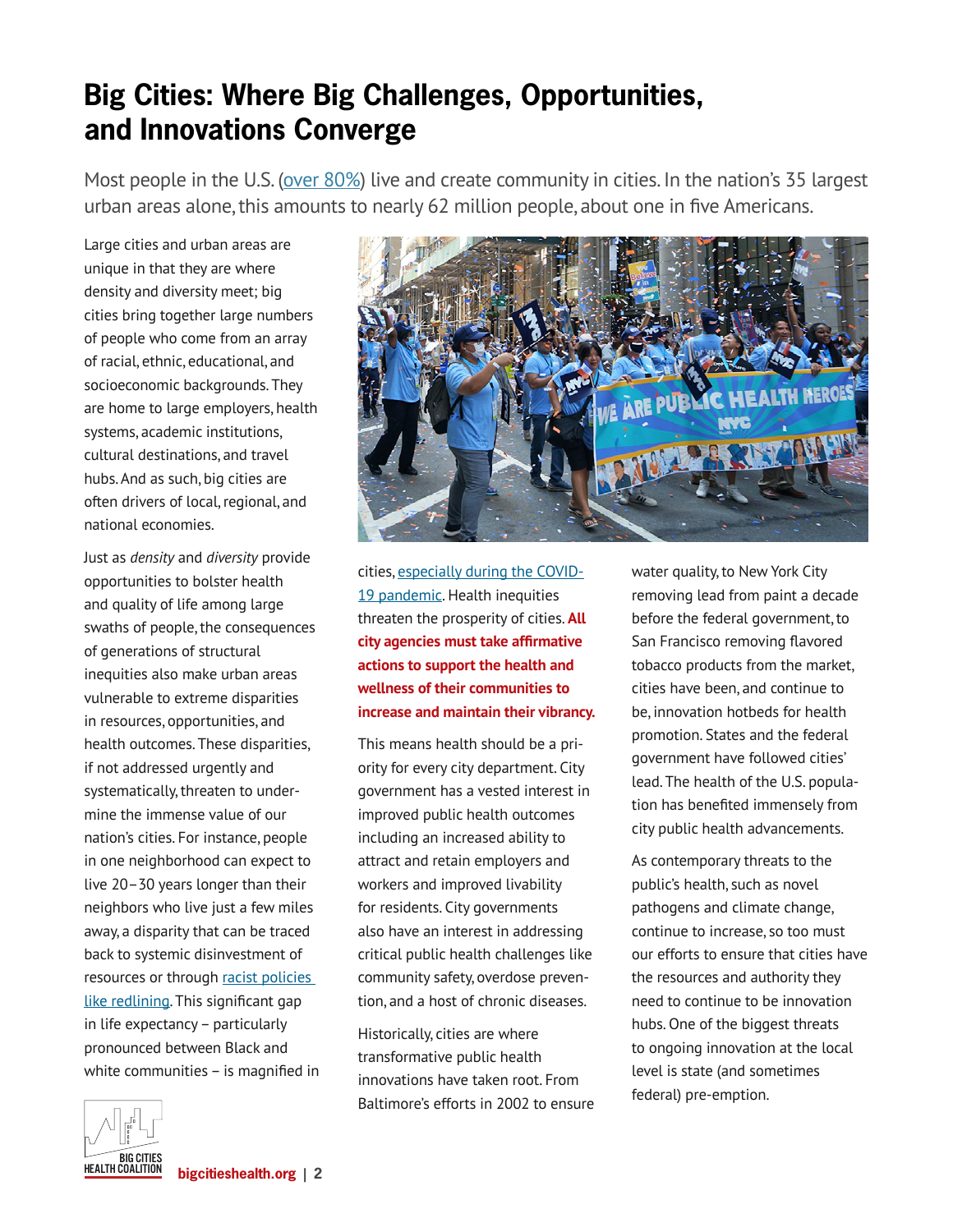## **Vision and Guiding Principles**

All city departments prioritize and work fully and collaboratively with each other to improve urban health, with an intentional focus on those communities that are most affected by historical and contemporary racism and have been marginalized as the nation prospers.

Public health departments must lead and create alliances with all other city agencies, and community-based organizations, ensuring collaborative, interconnected policy and practice to achieve shared goals.

Key to achieving this actionable, equitable, and inclusive vision are four key principles:

- **Health and prosperity in big cities are directly linked.** One cannot exist without the other. Economic strength and prosperity for all can only be achieved by cities that prioritize the health (broadly defined) of their communities and residents.
- **Equity and justice must drive every aspect of urban health.**

Equity and justice are essential to transform systems by addressing racism, heterosexism, and classism, which among others, form the root causes of inequities and injustice. Leading for with equity and correcting injustice will help close gaps in health and quality-of-life outcomes that keep prosperity, well-being, and longevity out of reach for too many.

 **Intentional, equitable, and just use of structural tools and interventions can tangibly improve the health and wellness of communities.** These tools include laws, organizational policies, participatory budgeting or equitable budgets, collaborative governance, and data stewardship and transparency.

 **Health departments are uniquely positioned to not just highlight injustices but address equity and justice in the pursuit of good health – but they can't do it alone.** Through the tools of public health such as disease monitoring and surveillance, and root cause investigations, health departments are well-equipped to convey the many ways that every aspect of urban life – including jobs, transportation, housing, the built environment, access to care and social contexts – shapes and influences health.

### **What do we mean by marginalized communities?**

"Marginalized groups or people are those excluded from mainstream social, economic, cultural, or political life. Examples of marginalized groups include, but are by no means limited to, groups excluded due to race, religion, political or cultural group, age, gender, or financial status. To what extent such populations are marginalized, however, is context specific and reliant on the cultural organization of the social site in question." ([Source\)](https://www.racialequitytools.org/glossary)

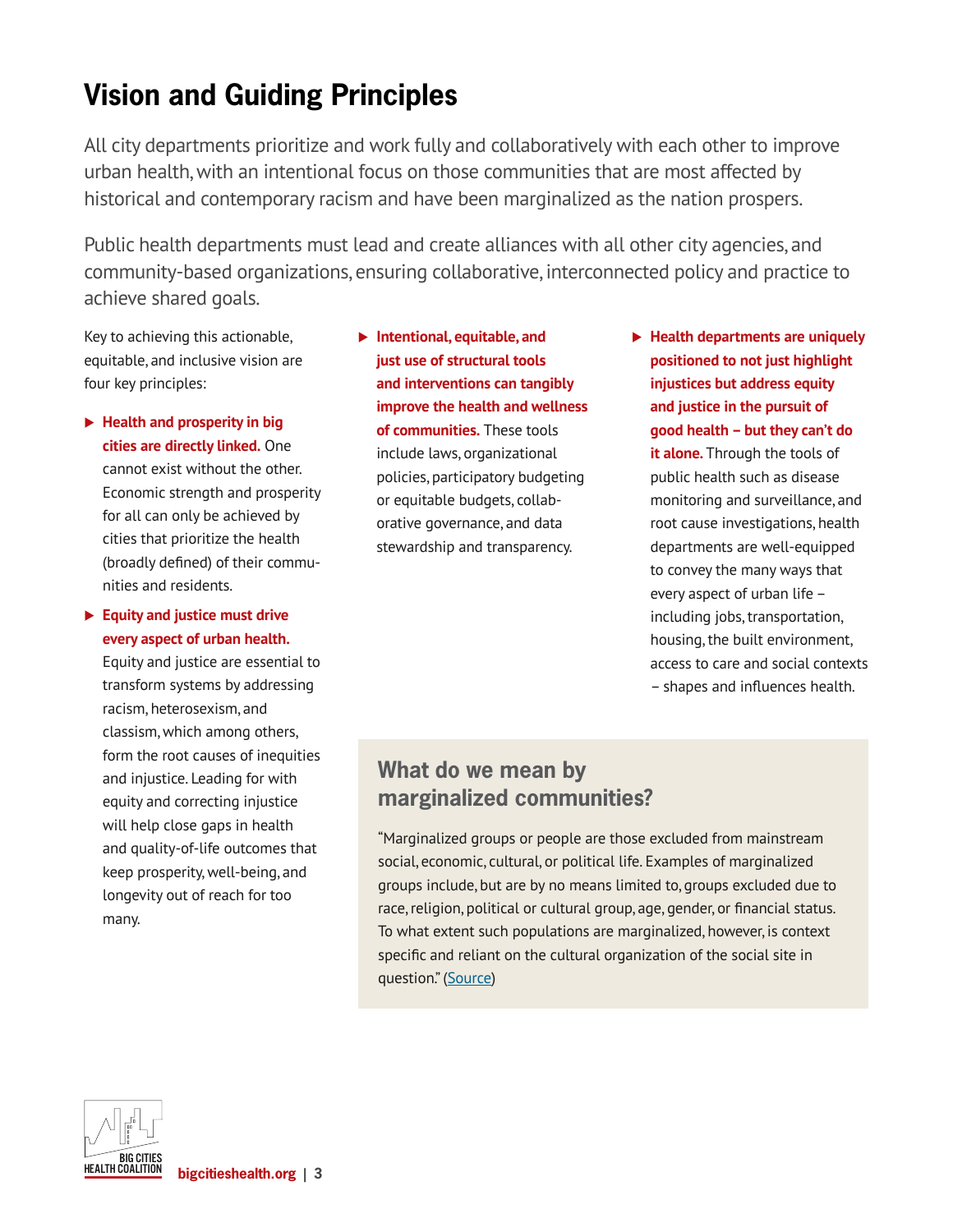## **Why We Need an Urban Health Agenda for Big Cities**

Urban health is expansive and interconnected. It encompasses the interdependence of many social and physical structures and conditions that define the urban landscape and ultimately, these factors impact how long and how well we live. An urban health agenda can highlight this interdependence and inform city departments can and must do their work to align these factors to create and sustain health.

Urban health is influenced by both physical and human infrastructure. *Physical infrastructure* includes elements like sidewalks that protect pedestrians, elderly, and disabled travelers on roads; grocery stores that provide healthy, affordable options; broadband that keeps people connected to emergency, or other social, services; and homes that keep people safe and sheltered. *Human infrastructure* includes community-based non-profit organizations and other governmental and non-governmental agencies that provide assistance to elders, children, and people who are marginalized or who are in need of essential support.

How well the human infrastructure interacts with the physical infrastructure depends on organizational and sociocultural factors such as fiscal practices, social cohesion, racial bias, trust in government and patterns of civic engagement, as just a few examples. Each factor is interdependent and can influence the degree to which decisions undermine or promote urban health. When health is undermined, the impact is disproportionately felt among people of color.

As big cities emerge from acute response of the COVID-19 pandemic, the lesson is clear: **health is inexorably linked to every facet of our communities and the lives of those who reside in them** – including employment, housing, carceral status, and access to food, transportation, education, and health services. Racial and ethnic inequities and disparities in any of these facets of our lives ultimately undermine the health of everyone. It is often said that a community is only as healthy as the least healthy among it, which has been illustrated in part by COVID. At the same time, we can also see positive examples of this: Angela Glover Blackwell refers to the ["curb cut effect,"](https://www.policylink.org/resources-tools/curb-cut-effect#:~:text=The%20Curb%2DCut%20Effect%2C%20in,of%20opportunity%2C%20and%20just%20society) which highlights how investing in one group (in this scenario, those in wheelchairs) affects the broader well-being of a community (making sidewalks more accessible for those pushing strollers, for example).

While health departments are positioned to protect and promote the health of their communities, no single department alone can improve urban health. There are myriad ways in which every city department can and should influence how long and how well we live.



Because there is no specific city department that is charged with seeing and, more importantly, managing the "big picture," in big cities, public health departments often step in to navigate this role. By the nature of their work, public health professionals are ideally situated to highlight the interconnections among every aspect of health and urban life. And while public health departments can catalyze efforts to create and improve health, they cannot do this work alone. To be successful, these efforts require partnerships and collaborations with all local government agencies, elected and appointed officials, and community-based organizations. **The actions of each and every department within city government are responsible for urban health.**

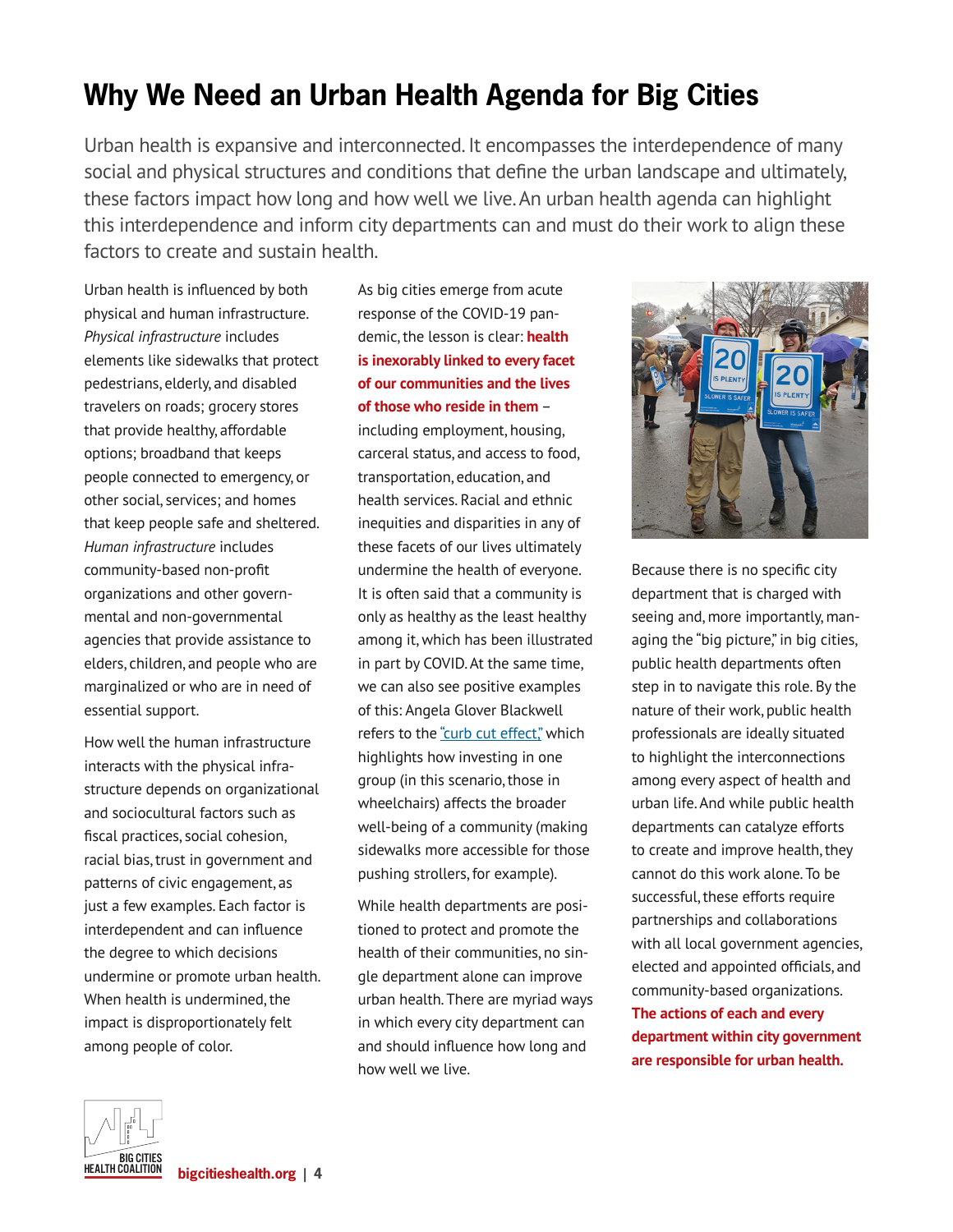

*Shel Silverstein, The Giving Tree; John Maeda, Tony Ruth, 2019 Design in Tech Report*

### **Understanding Equity and Justice**

Equity is distinct from equality; both are [different from justice.](https://onlinepublichealth.gwu.edu/resources/equity-vs-equality/)

**Equality** requires that every person or community receives the exact same resources or opportunities. **Equity**, however, acknowledges that everyone doesn't start from the same place in life. People and communities have been differentially impacted by a variety of circumstances, structures, and historical contexts

that have intentionally advantaged some, while unjustly and intentionally disadvantaging others. As a result, those who have been disadvantaged require a differential allocation of resources and opportunities.

At its core, equity requires acknowledgement, accountability, and action: acknowledging that structural injustices have caused disproportionate harm, being accountable and taking responsibility for harms, and taking action to remedy harms. However, these actions and remedies must give

disproportionately more to those who have been harmed most. Equity requires that all individuals and populations are valued equally, historical injustices are recognized and rectified, and resources are provided [according](http://media.morehousetcc.org/RESOURCES/PUBLICATIONS_and_DELIVERABLES/Jones Systems of Power.pdf)  [to need.](http://media.morehousetcc.org/RESOURCES/PUBLICATIONS_and_DELIVERABLES/Jones Systems of Power.pdf)

**Justice** embraces these requirements but goes a step further: It requires repairing and transforming circumstances, structures, contexts, and systems themselves so that they achieve and sustain equity and justice through proactive and preventative measures.

**"**Health is not created within the health sector. Health is impacted by the conditions of people's lives. impacted by the conditions of people's lives.

*— Dr. Camara Jones, American epidemiologist, physician, and activist*

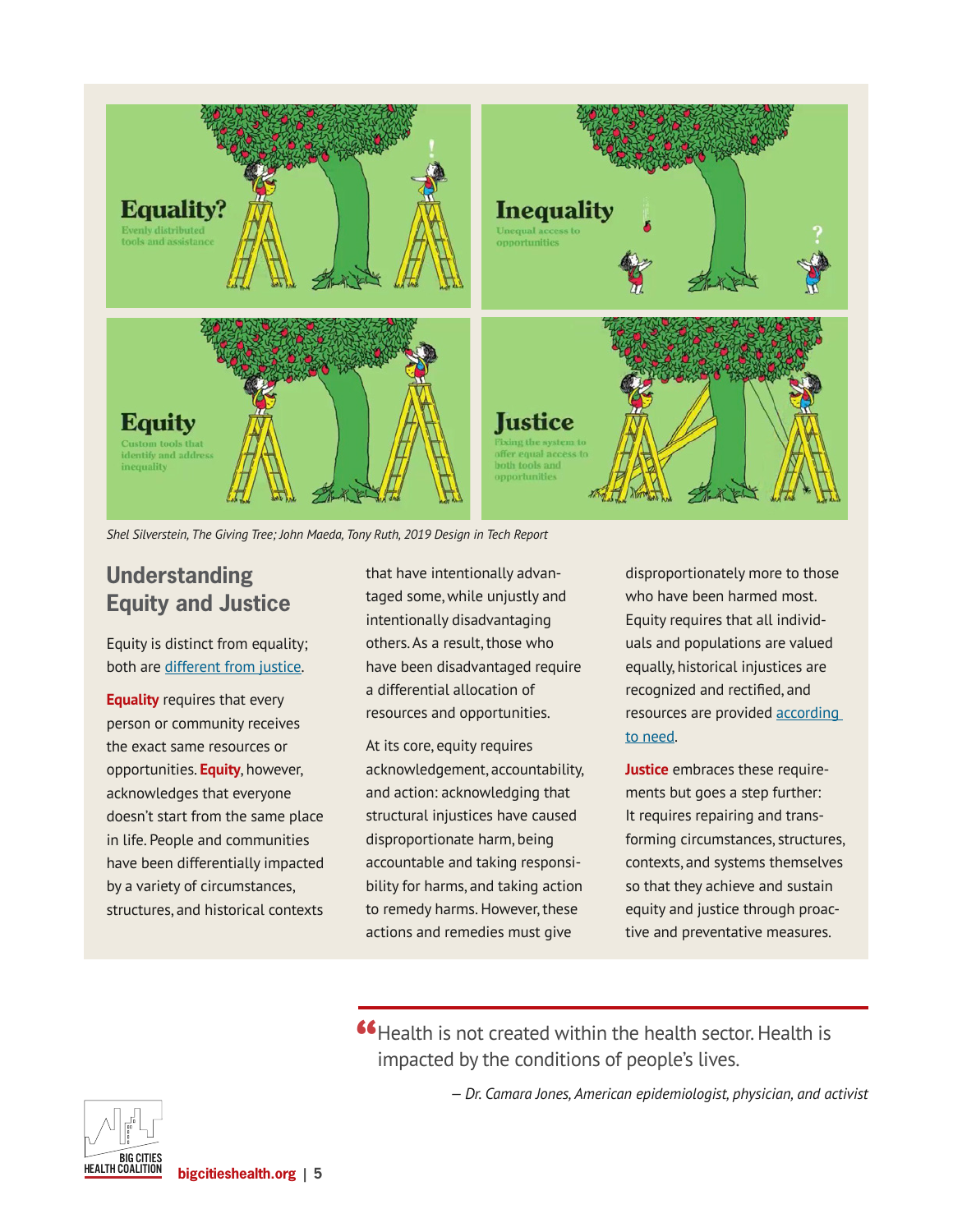## **Achieving Our Vision: Understanding and Addressing Interconnections between Root Causes of Inequity, Structural Tools, and Determinants and Outcomes for Health**

Our physical and mental health depends on systems that support everyday life, such as economic, legal, education, housing, public safety, and transportation systems.

The COVID pandemic is our most recent reminder that no city department can achieve its goals without explicitly and proactively addressing urban health. Hence, health and equity must be critical priorities for every city department, and, every department needs to understand how their work impacts health and equity for good or for bad.

To elevate the importance of these connections, build support for cross-agency collaborations, and help other sectors understand that their goals are inexorably linked to health, the Urban Health Agenda utilizes a foundational framework that is [informed](https://blog.petrieflom.law.harvard.edu/2020/09/22/structural-racism-social-determinant-of-health/) [by](https://www.safestates.org/page/ConnectionsLabCompleteSRPFApproachConceptualModel) [research](https://www.changelabsolutions.org/sites/default/files/2019-04/Blueprint-For-Changemakers_FINAL_201904.pdf) and practice and conveys direct connections between four dimensions:

- **1.** the root causes and drivers of structural inequity;
- **2.** the social determinants of health;
- **3.** health and quality-of-life outcomes; and
- **4.** structural tools that can be utilized to remedy systemic inequities.

## **Root Causes: Understanding the Drivers of Inequity**

Social systems that govern the distribution of power and resources through decision-making, policies, practices, norms, and values often operate as Fundamental Drivers of Health Inequity, as articulated previously by [ChangeLab Solutions](https://www.changelabsolutions.org/sites/default/files/2019-04/Blueprint-For-Changemakers_FINAL_201904.pdf). Systems of power that govern the distribution of resources through decision-making structures, policies, practices, norms, and values can work to help or harm individuals and the communities in which they live. Drivers of inequity include racism, sexism, and classism.

**Structural discrimination:** Laws and public policies, institutional practices, cultural representations, and other norms work in multiple, often reinforcing ways to perpetuate group inequity. Structural discrimination is generally based on categories of identification, such as race, gender, sexual orientation, social class, and immigration status. Even policies designed to protect groups, if implemented unjustly in a systemic fashion, can perpetuate structural discrimination.

**Income inequality and poverty:** Systems of power play a central role

in both concentrating wealth among the wealthy and making it difficult for those who are impoverished to escape poverty. One example is community disinvestment, wherein communities are allocated fewer resources and denied critically needed investments, which can result in chronic community-wide neglect, disenfranchisement, abandonment, and demolition. Further, building wealth is also a challenge hindered by lack of homeownership (a key way people build wealth) due to redlining and other policies that continue to harm communities of color in particular.

- **Solution** of that the incharge to be leading<br>
a charge. charge to be leading a charge.
	- *Dr. Oxiris Barbot, Senior Fellow for Public Health and Social Justice, The JPB Foundation and Former Commissioner of Health in New York City and Baltimore*

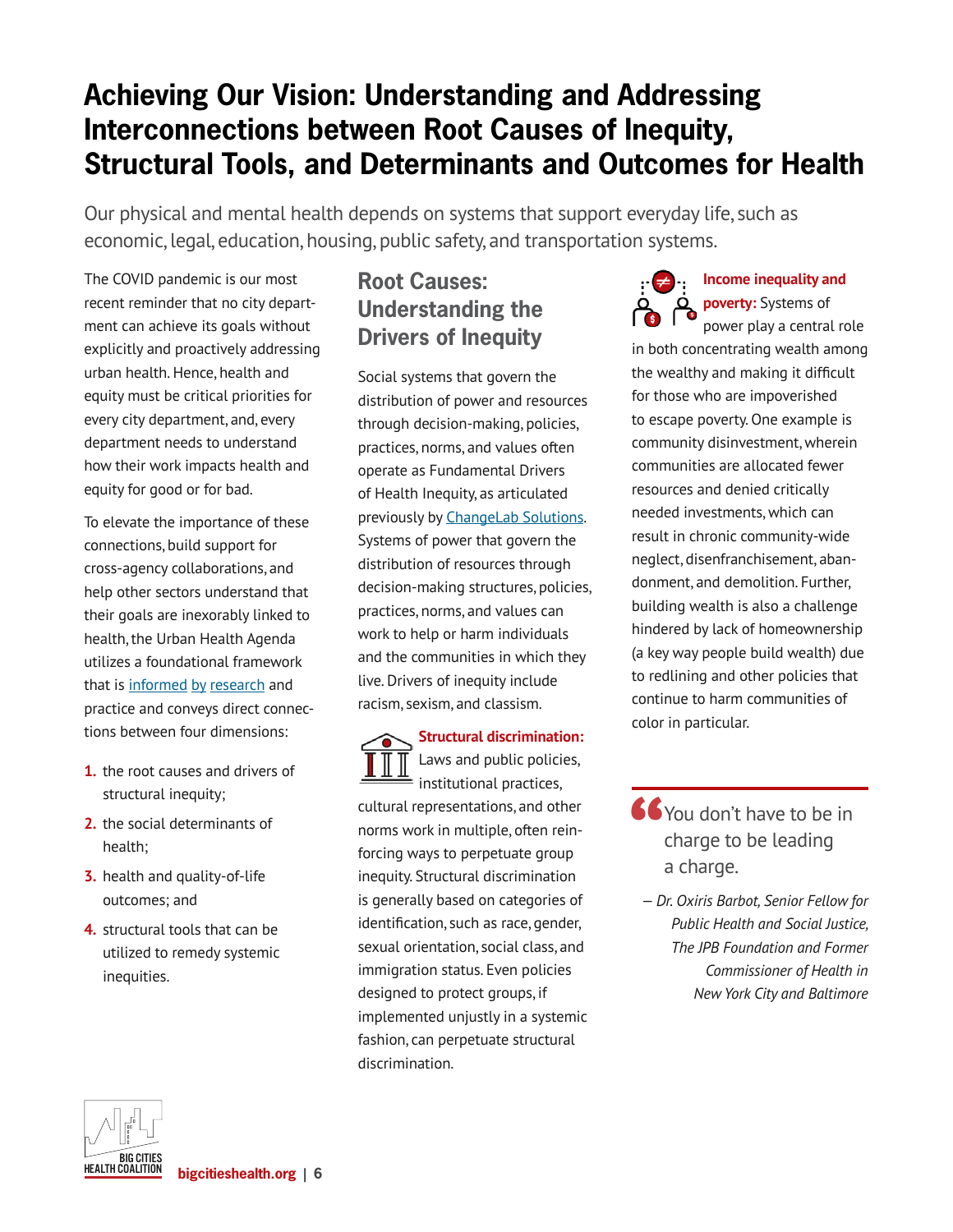**Disparities in opportunity:** Inequitable access to quality edu-

cation and economic opportunities creates fundamental barriers to health and widens gaps in wealth and health between marginalized communities and wealthier communities.



#### **Disparities in political power:** Communities

with insufficient political

power find it difficult to make their problems and needs visible to government and institutional decisionmakers. This disparity is exacerbated by voting laws that create barriers to democratic participation and civic engagement. Those with greater political representation and input ultimately have the power to influence legal, political, and budgetary decisions.

### **Governance that limits meaningful participation:**

Governance is the process of aligning stakeholders and getting to agreement. Governance structures determine how power is distributed and exercised in decision-making that shapes places as well as access to resources and opportunities. However, in communities where civic participation is restricted, suppressed, or disincentivized, community-wide issues become easy to ignore and the power of these communities is perpetually diminished.

## **Actions Cities Must Take to Achieve Goals of Equity and Justice**

- ▶ Value all people and individuals equally by recognizing all people are [born free and](https://www.unicef.org/armenia/en/stories/international-human-rights-framework)  [equal in dignity and rights](https://www.unicef.org/armenia/en/stories/international-human-rights-framework).
- $\blacktriangleright$  Engage in actions to fix systems across city government that directly benefit or harm health, including how long and how well we live.
- $\blacktriangleright$  Prioritize investments including time, resources, funding, and people – in communities and neighborhoods that have long been ignored, disinvested, and harmed by a variety of decisions across decades, including policies and practices that were implemented by city agencies. These are the areas where investments are most needed and where they will pay off the most.
- $\blacktriangleright$  Work to transform their own systems – both internal and external to government – so that equity and justice-focused practices (like collaborative governance and equity-informed data processes) are simply part of how the "work" gets done.
- $\blacktriangleright$  Develop a shared analysis across government agencies in order to begin to rectify historic injustices by examining how past policies, practices, analyses, reporting requirements, and performance measures have perpetuated injustices, including poor health outcomes.

**"**There is no such thing as a single-issue struggle, because we do not live single-issue lives. we do not live single-issue lives.

*– Audre Lorde, American writer, poet, and civil rights activist*

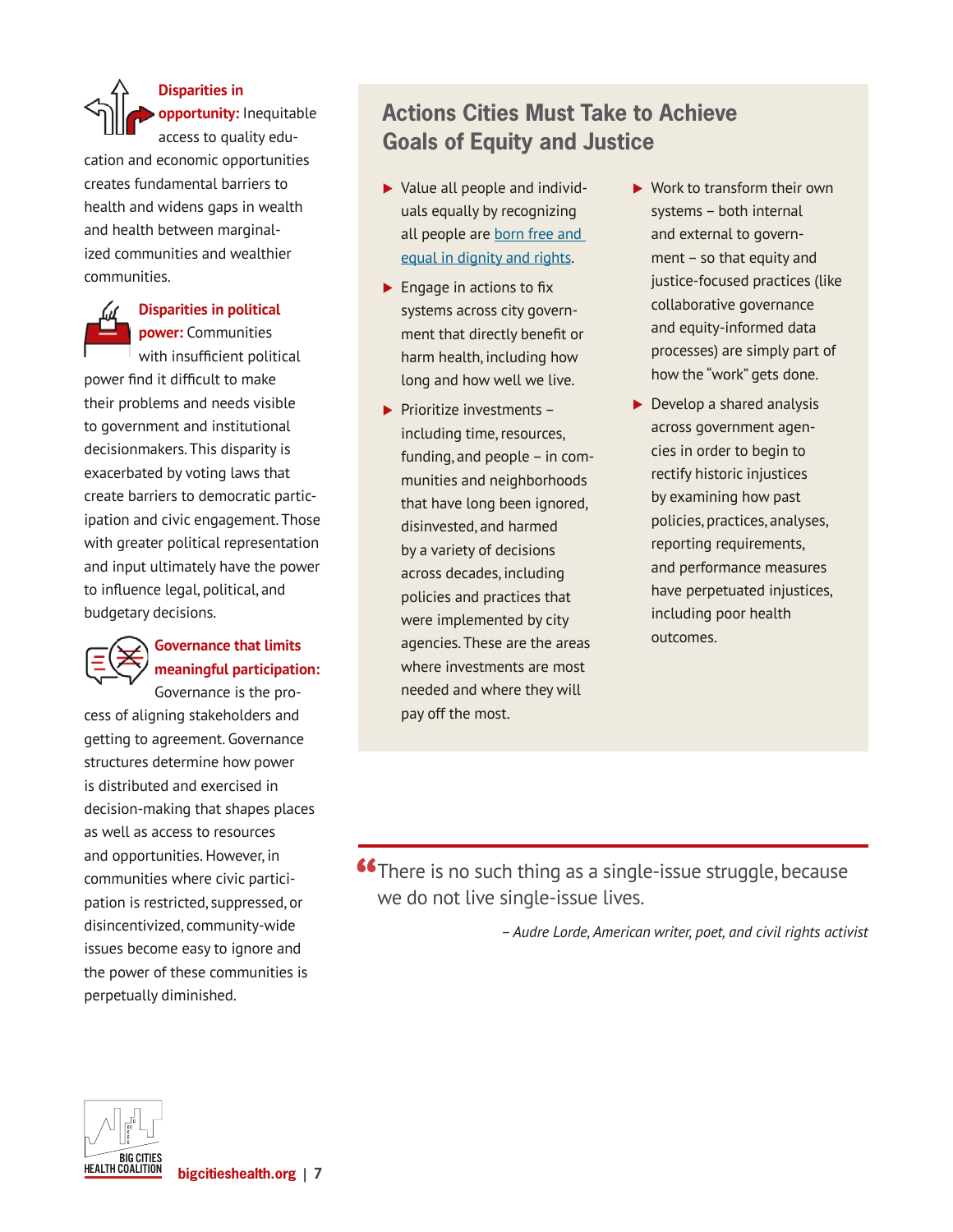## **Social Determinants of Health**

The [social](https://www.safestates.org/resource/resmgr/connections_lab/glossary_citation/SDoH_Healthy_People_2020.pdf) [determinants](https://www.safestates.org/resource/resmgr/connections_lab/glossary_citation/SDOH_defintion_CDC.pdf) of health are the conditions and contexts in which people are born, live, learn, work, play, worship, and age that affect a wide range of health, function, quality-of-life, and life expectancy outcomes and risks. These conditions can be social, economic, or physical, and they include policies, systems, and environments.

> **Economic stability**, which includes employers and employment-based systems, as well as public assistance

systems, banks, and other systems that impact income and economic well-being.



**Education**, which includes early childhood education systems, K-12 school

systems, colleges, universities, and technical schools, school boards, parent-teacher associations, and other related systems

#### **Neighborhoods, housing,<br>
<b>DE** B and the built environment **and the built environment**, which includes private

and public housing systems, city planning and zoning, developers, road engineering, parks, and other systems that influence physical spaces.

**Resources, goods, and services** include public transit systems, food systems, and utility providers.

## **Structural Challenges to Governmental Public Health**

- **The workforce has been historically under-funded and under-resourced.** Investments in workforce development are needed, including organizational assessments of budgets and culture, as well as updated hiring and promotion practices, to build a highly skilled, trained, and diverse public health workforce.
- **Trust in government and science is dangerously low.** In the initial months of the COVID-19 pandemic, [trust in local governmental](https://www.bigcitieshealth.org/newsroom-press-releasenew-estimates)  [health was high](https://www.bigcitieshealth.org/newsroom-press-releasenew-estimates): 75 percent of responded approved of actions taken by local health leaders. A year later, other polling found that [figure cut](https://www.npr.org/2021/05/13/996331692/poll-finds-public-health-has-a-trust-problem)  [nearly in half:](https://www.npr.org/2021/05/13/996331692/poll-finds-public-health-has-a-trust-problem) 44% trusted their local health department a great deal or a lot.



#### **Public health and health care delivery systems**,

which include public health departments, as well as other organizations that are distinct from, but connected to public health, such as hospital and clinical care systems, mental health agencies, pharmacies, and health insurance systems.

- **Public health authority is under attack.** In 2021, [at](https://www.networkforphl.org/resources/proposed-limits-on-public-health-authority-dangerous-for-public-health-3)  [least 15 states considered](https://www.networkforphl.org/resources/proposed-limits-on-public-health-authority-dangerous-for-public-health-3)  [legislation](https://www.networkforphl.org/resources/proposed-limits-on-public-health-authority-dangerous-for-public-health-3) that limits local and/or state public health departments from doing their most basic job – protecting the public.
- **Pre-emption, not a new threat to local jurisdictions, is on the rise.** State and federal pre-emption prevents local governments from passing regulations meant to protect and promote the public's health. This disproportionately restricts the ability cities have to enact and enforce local policies, including addressing ongoing inequities, regulating tobacco, or implementing policies to promote and protect the health of their community.

**Social and community contexts**, which include systems that directly impact social and community structures, including election and voting systems, civic engagement processes, offices of elected officials, and the criminal legal system.

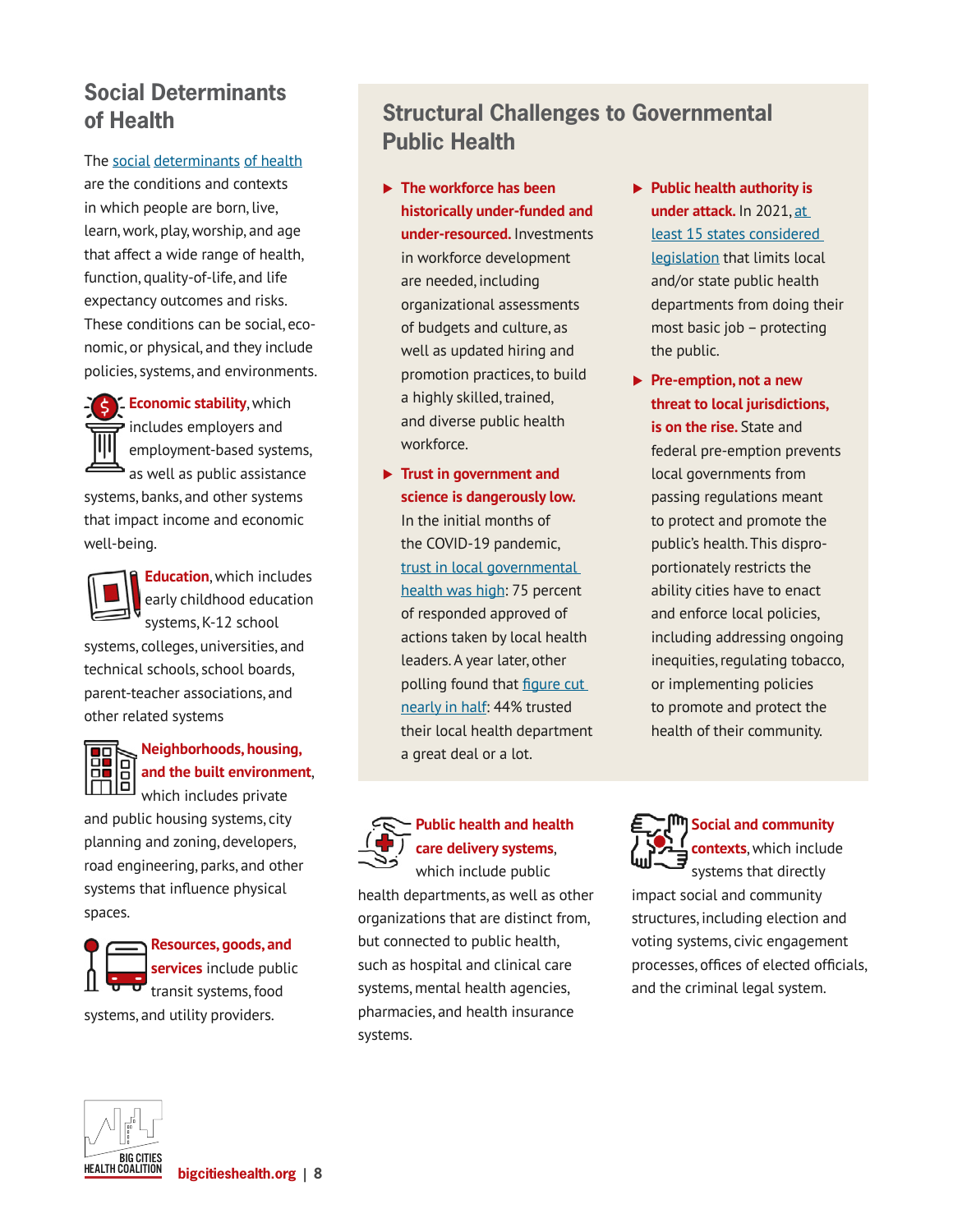## **Health and Quality-of-Life Outcomes**

The interplay between the drivers of inequity, structural tools, and social determinants of health ultimately influences a variety of health and [quality-of-life outcomes](https://www.safestates.org/page/ConnectionsLabCompleteSRPFApproachConceptualModel) across communities. These can include:

**Physical and mental health**, which includes being free of injury or illness, as well as coping with the stresses of everyday life.



**Gainful employment and livable wages**, which includes the extent to

which people have jobs that provide living wages that allow them to meet their household's needs and provide sufficiently for their families without working multiple jobs to simply make ends meet.



### **Safe and stable housing and neighborhoods**,

including having housing that is free from health hazards and built in safe, walkable communities. Housing policies and housing instability can have a big impact on social connectedness, which is critical to the health of communities.

### **Educational achievement**, which can include the quality of education

and the rates at which high school and college students successfully graduate, as well job readiness training that matches economic opportunities.





transit and grocery stores.



voting in elections, engaging in civic activities, or attending public meetings.



**Community safety,** which includes people living free from fear of, and

harm from, violence, reflected in both data and in perceptions of safety, where families experience a predictable level of safety and both residents and others perceive the community to be safe.

## **Structural Tools**

Structural tools are policy levers or actions that governments – ranging from municipalities to federal agencies – can deploy to broadly address the drivers of inequity, the social determinants of health, and health and quality of life outcomes. They include, but are not limited to:

## **Law and public policy:**

A law refers specifically to the codification and institutionalization of a public policy by a government in the form of an ordinance, statute, or regulation. All laws are policies, but not all [policies are laws](https://www.changelabsolutions.org/sites/default/files/2019-04/Blueprint-For-Changemakers_FINAL_201904.pdf).



**Organizational policy:**  An organizational policy refers to a written

statement by a public agency or organization outlining its position, decision, or [course of action](https://www.changelabsolutions.org/sites/default/files/2019-04/Blueprint-For-Changemakers_FINAL_201904.pdf). Such policies guide decisions regarding practices and procedures that have real world implications.



**Practice:** A practice is a customary professional procedure that is cus-

tomarily or habitually implemented based on research, theory, methods, and procedures which may or may not be codified in a formal policy.



**Budgets:** A budget is a plan for managing and allocated public resources,

setting levels of spending, and financing spending. A budget can serve as a policy statement and a starting point for fiscal decisions and budgetary actions. The budget process is the primary means by which the governments select among competing demands for the [allocation of resources and funds](https://www.gao.gov/assets/gao-05-734sp.pdf). A budget signifies the values a city's policymakers hold and indicates its priorities.



**Collaborative governance:**  Collaborative governance

ment in which public agencies directly engage non-governmental stakeholders in a collective decision-making processes that are formal, consensus-oriented, and deliberative, with the goal of making or implementing public policy or [managing public programs or assets.](http://marphli.pbworks.com/w/file/fetch/55667103/Collaborative_governance_theory.pdf) A participatory budgeting process is an example of collaborative governance, as it involves formally engaging community members and organizations in decision-making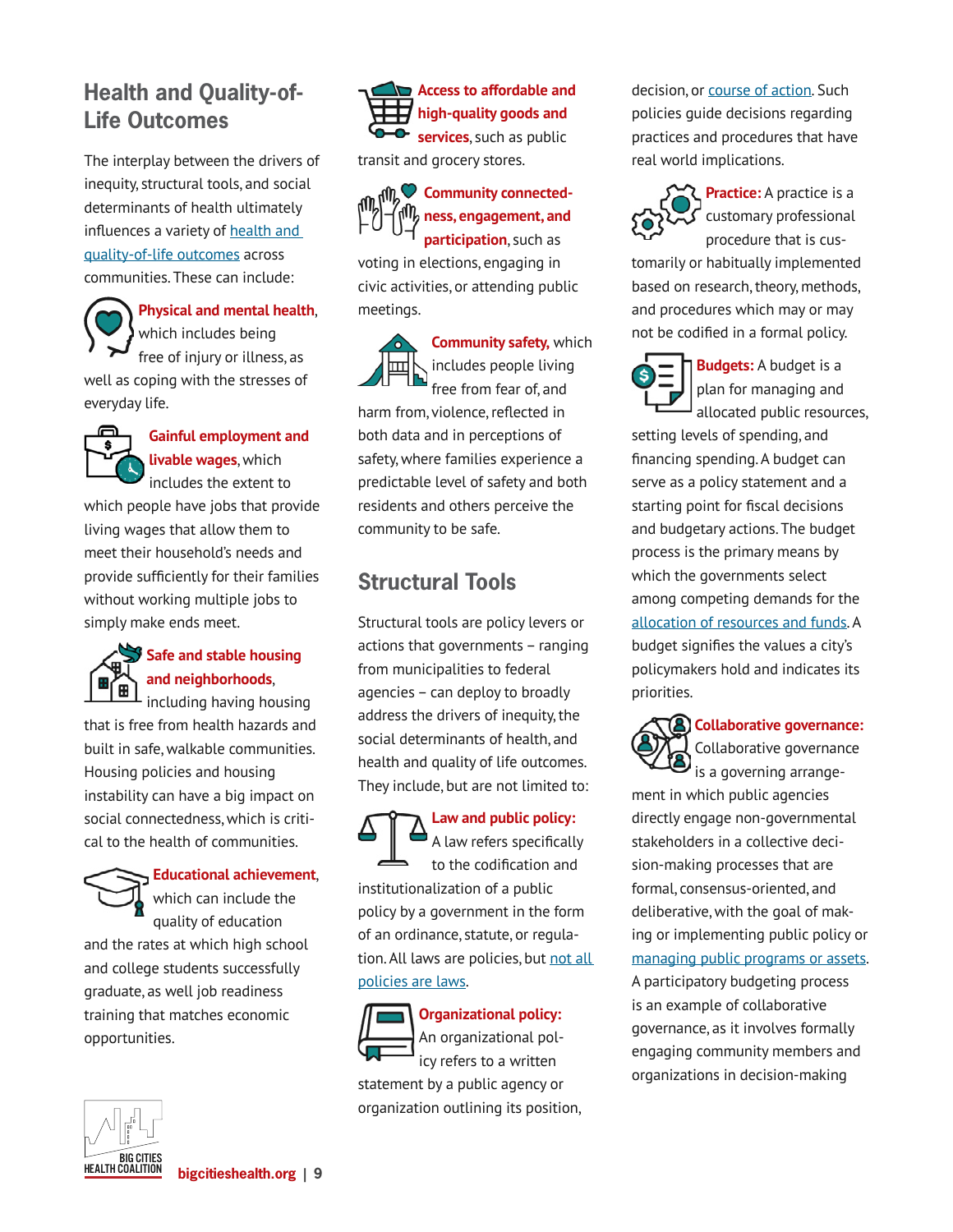processes related to spending part of a [public budget.](https://council.nyc.gov/pb/)

**Data and research:**  Research includes

creating new knowledge and using existing knowledge in a new and creative ways to [generate](https://www.westernsydney.edu.au/research/researchers/preparing_a_grant_application/dest_definition_of_research)  [new concepts, methodologies,](https://www.westernsydney.edu.au/research/researchers/preparing_a_grant_application/dest_definition_of_research)  [and understandings.](https://www.westernsydney.edu.au/research/researchers/preparing_a_grant_application/dest_definition_of_research) The analysis, synthesis, and interpretation of research and data can inform strategic decisions by revealing the root causes of persistent issues, diagnosing breakdowns in systems, highlighting obstacles, and [predict](https://www.pewtrusts.org/en/research-and-analysis/reports/2018/02/how-states-use-data-to-inform-decisions#:~:text=Additionally%2C%20data%20analytics%20can%20reveal,and%20make%20more%20strategic%20decisions.)[ing future phenomena](https://www.pewtrusts.org/en/research-and-analysis/reports/2018/02/how-states-use-data-to-inform-decisions#:~:text=Additionally%2C%20data%20analytics%20can%20reveal,and%20make%20more%20strategic%20decisions.). Data should be transparent, accessible to, and usable by policymakers and the public.

**Structural tools can and should be used as "levers of change" by city departments to acknowledge and address the drivers/root causes of inequity, provide equitable and just access to the social determinants of health, and ultimately create positive health, quality-of-life, and life expectancy outcomes for every community.** 

These tools shape and determine access to the social determinants of health, and also shape and are shaped by the drivers of inequity depending how they are utilized to include or exclude communities that have been historically

marginalized. Like any tool that is influenced by systems of power, they are not neutral. They can be used to protect those who have been historically oppressed or marginalized in ways that promote justice or they can be used to reinforce structural inequity and oppression. For instance, Jim Crow laws and redlining\* were forms of discrimination that were codified in law, policy, and practice to intentionally benefit white people and harmed people of color. Laws like the Civil Rights Act of 1964, Voting Rights Act of 1965, and Fair Housing Act of 1968 were adopted in an effort to abolish these practices. However, even these robust laws [fell short](https://www.nytimes.com/2013/06/26/us/supreme-court-ruling.html)  [in many ways](https://www.nytimes.com/2013/06/26/us/supreme-court-ruling.html), illustrating that an intentional and sustained focus on equity, egalitarianism, and justice are critical for structural tools to realize their power and potential to affect positive, systemic change. Further, it is important to note that structural tools are still being used in ways that exacerbate inequities.

Health and quality-of-life outcomes are measures of how equitably and justly the structural tools are operationalized. Big city health departments (and their colleagues across city government) must use these structural tools to correct not only false narratives, but also

to undo injustices in health outcomes brought to light by data and practice. It is not enough to describe the challenges - health departments must be active and strategic actors in collaborating with communities to leverage data and community-participatory practices to clearly convey the role of the social determinants of health in creating health and equity, as well as the urgent need for structural change.

To eliminate unjust differences in population health outcomes, big city health departments must consistently convey how all other systems and social determinants – including (but not limited to) income, neighborhood advantage, educational achievement, transportation access, law enforcement, and civic engagement – are linked to health in ways that can enhance or diminish length and quality of life. They must be centered on equity, racial justice, and resilience across all of their efforts. Simultaneously, city health departments must persuade and inspire collaborators across an urban ecosystem of city agencies and diverse community-based organizations to join them in efforts to achieve mutual goals and equitable goals across the four dimensions of the foundational framework.



*<sup>\*</sup> In the 1930s under the New Deal, the Federal Housing Administration – with active assistance from state and local government agencies, local realtors, and appraisers – commissioned and utilized graded and color-coded maps for hundreds of cities and thousands of neighborhoods across the nation. These maps were indispensable tools that were used to make decisions about where and what types of infrastructure, lending, and housing each neighborhood in an American city would be able to receive. Neighborhoods were generally assigned lower grades if they were largely populated by Black people or immigrants. The lowest graded areas were shaded red: hence the name – "redlining."*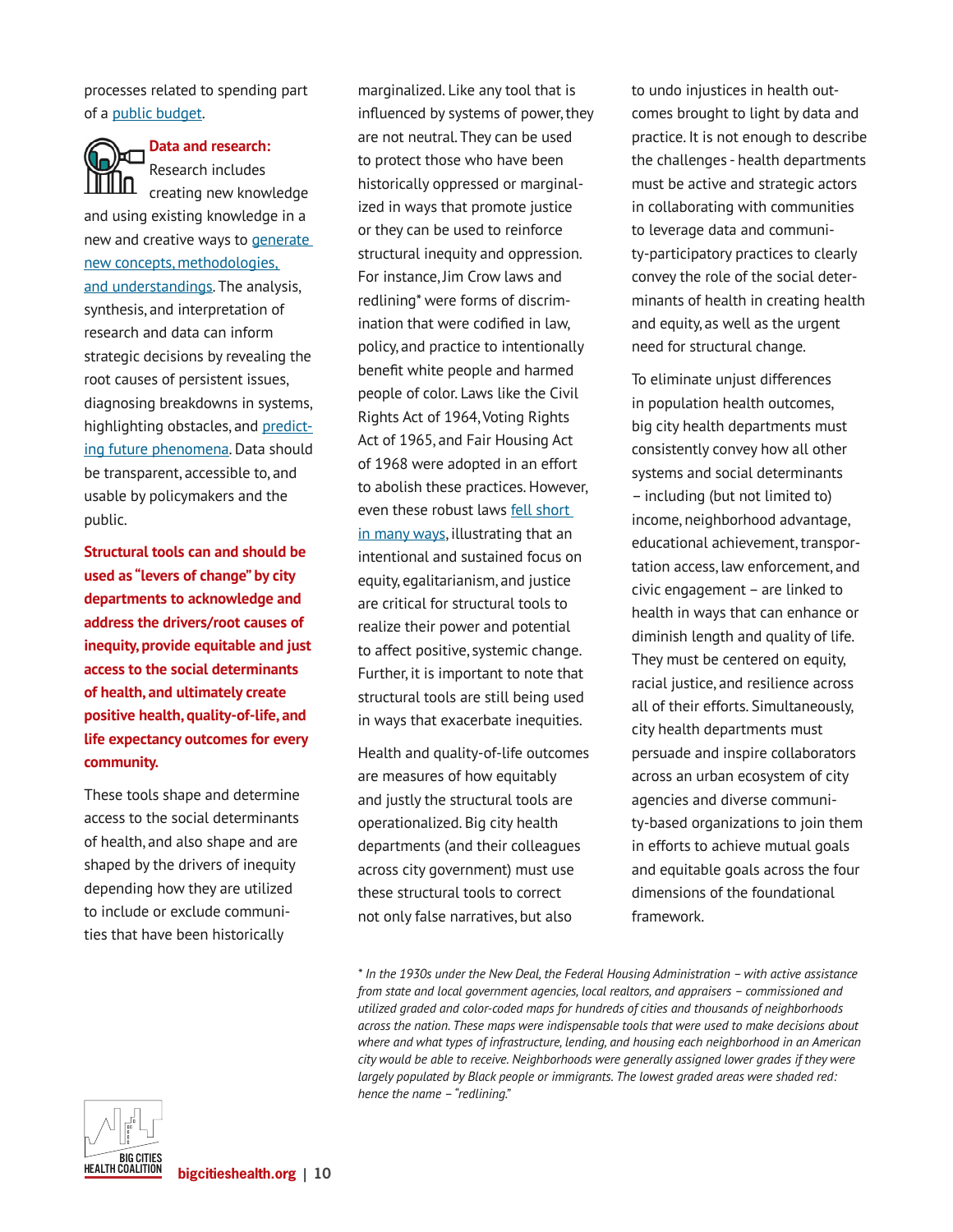## **How Big City Public Health Departments Can Lead Change for Their Cities**

Public health departments in big cities are on the front lines of protecting and promoting health in urban America.

Public health leaders know that health is complex and is influenced by access to employment and living wages, safe and affordable homes and neighborhoods, high quality goods and services, and the ability to participate in decisions that shape our communities and our lives.

Big city public health departments understand these many interconnected aspects of health. They must serve, and be recognized, as full partners with city agencies as collaborators, thought partners, and initiators of action across **four key roles:**

## **Agenda Setter**

- $\blacktriangleright$  Collaborate with the community to set public health priorities.
- ▶ Convene community voices to share authentic and critical input from stakeholders and everyday residents.
- $\blacktriangleright$  Define a plan of action that reflects community input and needs.
- $\blacktriangleright$  Implement tactics to make this action plan happen through policy, practice, and resource allocation.
- ▶ Use data and their knowledge of history, context, and current events, in their work to improve community conditions through a racial or social justice lens.

▶ Update regularly published priority reports led by health departments, such the Community Health Needs Assessment and the Community Health Improvement Plan to incorporate critical, relevant quantitative indicators of health, such as % incarcerated or % rent burdened, into contributors of poor health outcomes. These documents are prime opportunities to set expectations for percent improvement over time that incorporates measurable reductions in racial inequities.

## **Narrative Framer**

- ▶ Describe and illustrate how health is connected to every city department and every aspect of urban life.
- $\blacktriangleright$  Acknowledge the historical contribution by government to the [political, social, and economic](https://healthequityguide.org/strategic-practices/develop-a-shared-analysis)  [marginalization](https://healthequityguide.org/strategic-practices/develop-a-shared-analysis) of people of color, immigrants, Native Americans, LGBTQ people, people with disabilities, women, and others.
- $\triangleright$  Speak truth to power and the public – about routine and emergent health threats and build support for needed policy change.
- $\blacktriangleright$  Use quantitative and qualitative data to compellingly convey stories about the health of communities, and actions that drive injustices and inequities in outcomes.
- $\blacktriangleright$  Identify actions that can drive justice and equity.
- ▶ Shape and amplify asset-based narratives that recognize communities as leaders and changemakers.

## **Community Partner, Facilitator, and Resource**

- $\blacktriangleright$  Bear witness to the conditions of community and acknowledge expertise among non-governmental stakeholders.
- ▶ Use government funding and resources to create strategic opportunities for communities to contribute their expertise and knowledge.